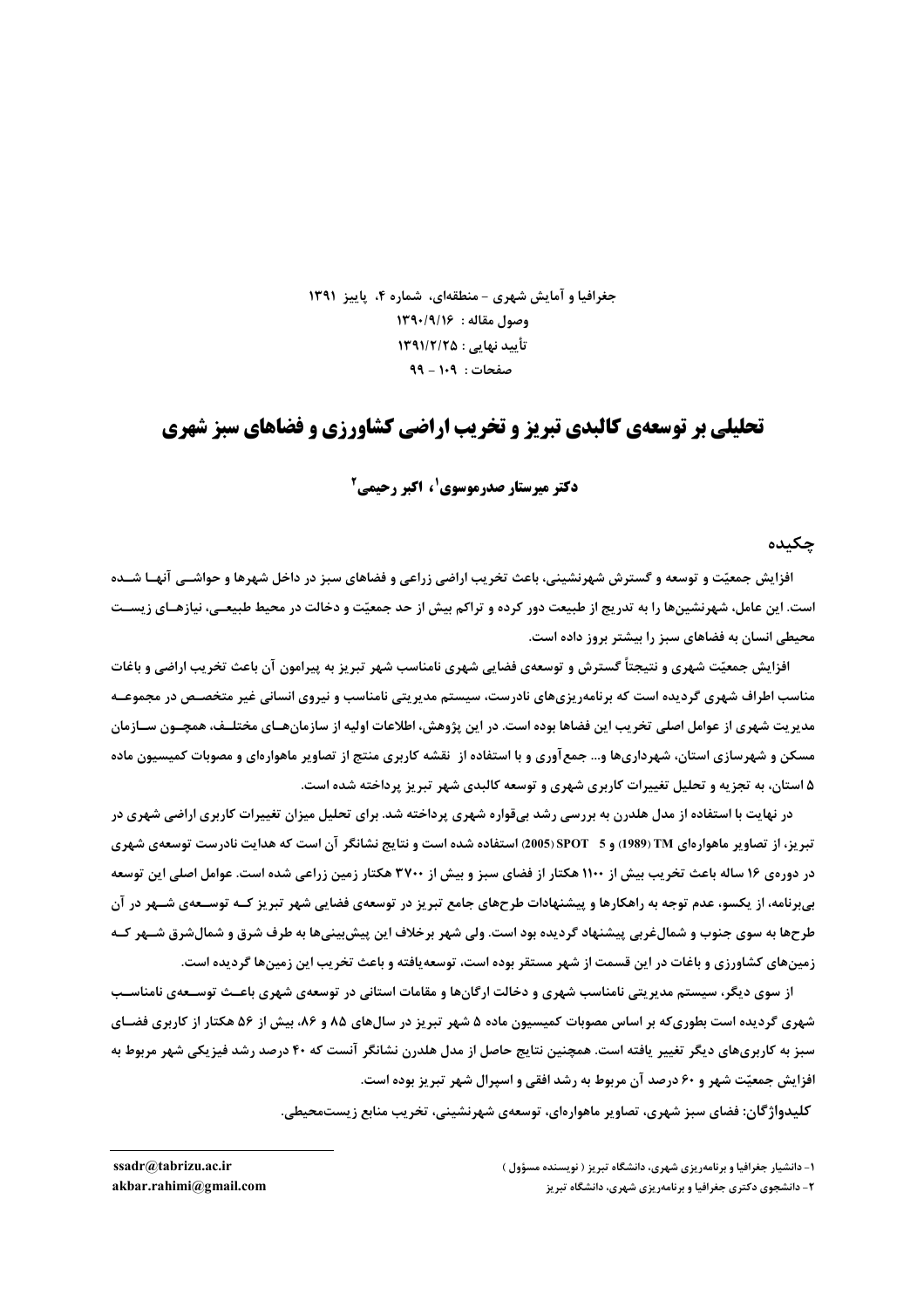طبیعت بکر به داخل شهرها مطرح گردیـد کـه نظریـه باغشهر هاوارد در اواخر قرن نوزدهم، بـه عنــوان نقطــه عطفی در نظریه شهرسازی، از اولین نظریههای ترکیب طبيعت و شهر بوده است. ايجـاد كمربنــد ســبز لنــدن برای جلوگیری از محدودیت توسعهی شهری و تخریب زمینهای کشاورزی و باغات اطراف شـهر نـوعی از برنامهریزی برای حفظ فضای سبز بــوده اسـت. ادوارد<sup>۱</sup> (۱۹۹۹) معتقد است که کشت فشرده در کمربنـدهای سبز حاشیهی شهرها میتواند شرایط اقلیمی شهرها را بهبود بخشيده و ضـمن كمـك بـه تعـادل اكولـوژيكي شهرها، مخاطرات طبیعی را نیز کنترل کند. موجودیت فضای سبز بعد از قرن ۱۹، برای ایجـاد محـیط زیسـت سالم شهری و انسانی مورد توجه اساسی قرار گرفت و به یکی از شاخصهای اساسی در طراحی شهری تبديل شد *(حسين;اده، ١٣٧۵: ٢٩).* 

در ایران نیز تبدیل اراضی کشاورزی و فضاهای سبز شهری به استفادههـای شـهری- صـنعتی و پیامـدهای اقتصادی و زیستمحیطے، به دهـههـای ۴۰ و ۵۰ برمی گردد. به لحاظ شرایط فضایی خـاص ایـران ایـن مقوله از اهمیت و حساسیت بیشتری برخـوردار اسـت. بطوريكه نسبت ميـانگين اراضـي جنگلـي كشـورهاي مختلف جهان ۳۱ درصد و اراضی کشاورزی ۳۶ درصد است (هيبريد، ١٣٧۴: ۶۸). در حالي كـه ايــن نسـبتهـا برای کشور ما به ترتیب ۷.۵ و ۱۱ درصد میباشد و از کل اراضی کشاورزی تنها ۶ میلیون هکتار یا ۳.۶ درصد مسـاحت کشـور را زمـینهـای آبـی و باغـات تشـکیل می دهد *(پورمحملدی و قربانی، ۱۳۸۲: ۳۶).* به موازات توسعهی شهر تبریز در دهههای اخیر، تخریب محیط زيست، منابع طبيعي و افزايش آلـودگي هـاي گونـاگون زيستمحيطي به وقوع ييوسته است. با احداث مؤسسههای صنعتی، تولیدی و تجاری در شهر و حومه آن زمینهای کشاورزی و فضای سبز طبیعی به تـدریج تغییــر کــاربری داده *(اداره کــل محــیط زیسـت اســتان* 

مقدمه

شهرنشینی و در کنار آن الزامات شهر نشینی، علت اساسی تغییرات محیطی میباشد (Turner, 2005: 23). ايــن رهيافــت در نتيجــه پيچيــدگي@ــاي تــاريخي-جغرافیایی شکل گرفته و باعث گسترش لجام گسیختهی شـهری و تخریـب فضـاهای سـبز و اراضـی کشـاورزی گرديبده است (Leichenko & Soleki, 2005:62) و موجبات از بين رفتن زيبايي و فراخي شهر و طبيعت و نمود عيني مشكلات اجتمـاعي- اقتصـادي، فرهنگـي و اکولوژیکی شده است کـه نـه تنهـا موجبـات تغییـرات منطقهای، بلکه باعث تغییرات زیستمحیطے و بـههـم خوردن تعادل اکولوژیکی در سطح جهان گردیده است .Catalan et al.2008:122; Pauleit et all.2005:298).

ایجاد شهر جدید برازیلیا در دل جنگلهای فشـرده آمریکای جنوبی که باعث تخریب گونـههـای بـی;ظیـر گیاهی در آمازون گردیـده و موجـب بـه هـم خـوردن تعادل اکولوژیکی و تغییرات اقلیمی در سطح منطقـه و جهان گردیـده اسـت، مثـالی سـاده از تخریـب منـابع (Zhang et all, طبیعی و پوشش های گیاهی میباشد  $.2007:47$ 

انقلاب صنعتي نقطه آغـازين توسـعه شهرنشـيني و گسترش نافرجام شـهرها و در مقابـل تخريـب محـيط طبيعي بوده است (پورمحمدي، ١٣/١: ٣۴). گسترش صنایع و کارخانجات در شهرهای بزرگ دنیا و به دنبال آن تأمين نيروي كار ايـن كارخانجـات، موجـب جـذب جمعيّت در شـهرها بـوده اسـت. هجـوم مهـاجرين بـه شهرها و مخصوصاً کلان شــهرها و نبــود برنامــهای کــارا برای اسکان این مهاجران، باعث گسترش اسکان غیـر رسمی و گسترش شهرها به سـوی پیرامـون و تخریـب اراضی کشاورزی و باغـات شـده اسـت. از بـین رفـتن فضاهای سبز شهری به عنـوان ریـه تنفسـی شـهرها و گسترش صنایع آلودهساز در شهرها، محیط شـهری را بـه محـيط آلـوده و غيـر قابـل زيسـت مبـدل سـاخت (رحيمهي، ١٣٨٥: ۵١). بــه دنبــال ايـــن مشــكلات، راهکارهـای مختلفــی بــرای حفــظ طبیعــت و آوردن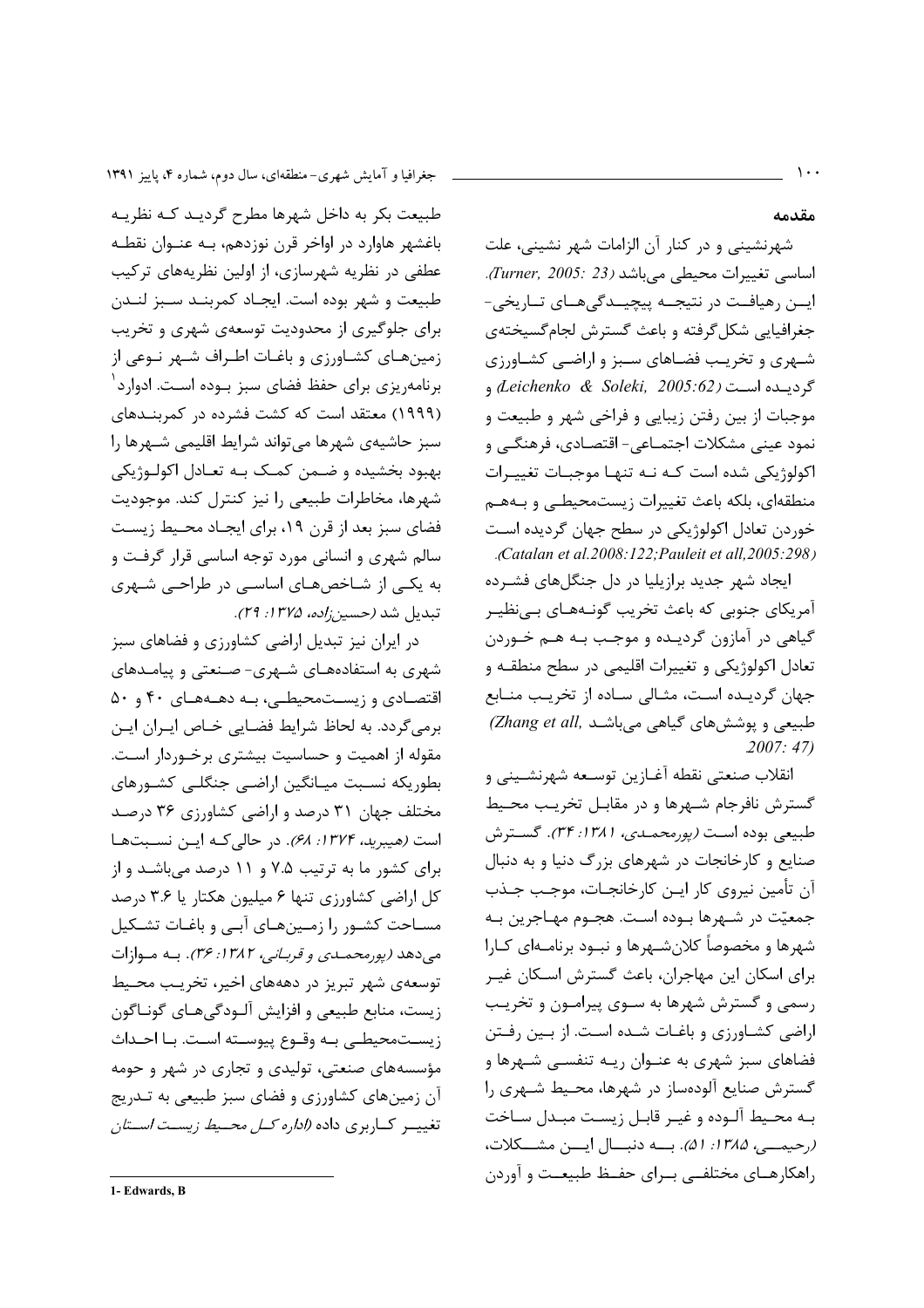آذربایجان شیرقی، ۲۳۶: ۱۳۸۳) و محیط شیهری ۱٫ بیا آلودگیهای زیستمحیطے و کمبود فضاهای سبز مواجه ساخته است. در چنـین شـرایطی دسترسـی بـه فضاهای سبز اهمیتی دو چندان مے پابـد. هـدف ایـن تحقيق بررسي و تجزيه و تحليل تخريب فضاي سبز شهری تبریز و توسعه اسپرال شهر در دوره زمانی ۱۶ ساله (۱۳۸۴–۱۳۶۸) و بررسی عوامل متعدد تأثیر گــذار در آن میباشد که تصاویر ماهوارهای این دورهها از ابزار اصلي براي اين تجزيه و تحليل محسوب مي گردد.

#### روش تحقيق

توسـعهى نافرجـام شـهر تبريـز و تخريـب اراضـي مناسب شهری و لزوم بررسی و تحلیل ایـن تغییـرات و عوامل مؤثر بر آن، در کلانشهری مثل تبریز که در نیم قرن گذشته به صورت باغشهر بوده است، عامــل اصـلى ایجاد تفکر بـرای ایـن پـژوهش گردیـد. بـرای تحلیـل توسعه ساخت و سازها و در مقابل تخریب فضای سبز و زمینهای زراعی در شهر تبریـز، از تصـاویر مـاهوارهای TM (١٩٨٩) و SPOT5 (٢٠٠۵) و مصوبات كميسيون ماده ۵ استان برای سالهای ۸۵ و ۸۶ استفاده شده است. در مراحل پیشپردازش و پـردازش از نـرمافـزار ERDAS IMAGINE8.5 استفاده شد. در ابتدا تصاویر تصحيح هندسي شـده و بــا RMS، ٢٣/ •زمـين مرجـع شدند و در نهایت به طبقهبندی تصاویر پرداختـه شـد. نتايج حاصل از طبقهبندي در نرمافزار Arc GIS 9.2 مورد تجزیه و تحلیل قرار گرفت و نقشـههـای نهـایی کاربری اراضی تهیه گردید. از روشهای مناسب بـرای مشخص ساختن رشـد بــیقـوارەی شــهری اسـتفاده از مدل هلدرن ` مے باشـد کـه بـا اسـتفاده از ایـن مـدل می توان مشخص ساخت که چه مقدار از رشـد شـهری ناشی از رشد جمعیّت و چه مقدار ناشی از رشد بدقواره شهری بوده است. در این پژوهش نیـز بـرای بررسـی و

تحلیل رشد افقی و اسـپرال شـهر تبریـز از ایـن مـدل، استفاده گردید.

## يبشينه تحقيق

یوجیهارا<sup>۲</sup> و همکارانش در سـال ۲۰۰۵، تحقیقـی با عنوان شهرنشینی مرتبط با الگوهای کـاربری اراضـی زراعی در حواشی شهرهای میلیونی منطقه دلتایی، مطالعهى موردى بانكوك را انجـام دادهانـد. ايشـان معتقدند که پدیدهی پراکنش شهری به عنوان محصول مشترک کاربریهای شـهری و روسـتایی اسـت کـه در حومهی شهرهای بزرگ در حال شگل گیری است. وی در این تحقیق، تغییر کاربری زراعی به مناطق مسکونی را مورد تحلیل قرار داده و نکتهی جالب اینکـه نحـوهی توسـعهى منــاطق مسـكوني، متــأثر از سيســتم خــاص مناطق زراعی میباشد که در زمانهای قبلی به صورت یلکانی برای کشتبرنج اختصاص یافته بود. نتیجه آنکه همبستگی معناداری بین ارتفاع اراضی با کـاربریهـای اراضي وجـود دارد و تغييـرات كـاربري اراضـي هـم در حالت افقی و هم در حالت عمـودی در منطقـه مـورد مطالعه روی داده است.

مارتینوزی <sup>۳</sup> و همکارانش در سال ۲۰۰۷ با اسـتفاده از تصاویر ماهوارهای و دادههای سرشـماری آمـاری بـه تحلیل میزان توسعهیشهری و تخریب اراضی کشاورزی و فضاهای سبز شهر پرتوریکو ٔ پرداختند. نتـایج ایشــان نشانگر کارایی تصاویر ماهوارهای در سنجش میزان تغییرات در کاربری اراصی شهری بوده است. بر اسـاس نتايج، توسعهي بي برنامه و لجام گسـيختهي شـهري بـر روی اراضی مستعد، بدون توجه به ملاحظـات زیسـت-محیطی، باعث تخریب زمینهای زراعی در اطراف شهر شده است.

لیچتنبر گ<sup>۵</sup> و همکاران در سال ۲۰۰۸ در مقاله خود به بررسی سیاستهای حفاظت از فضاهای سبز و

 $2-Y$ uji,h 3-Martinuzzi.s 4-Puerto Rico

5-Leichenko, R. M

1-Heldren Model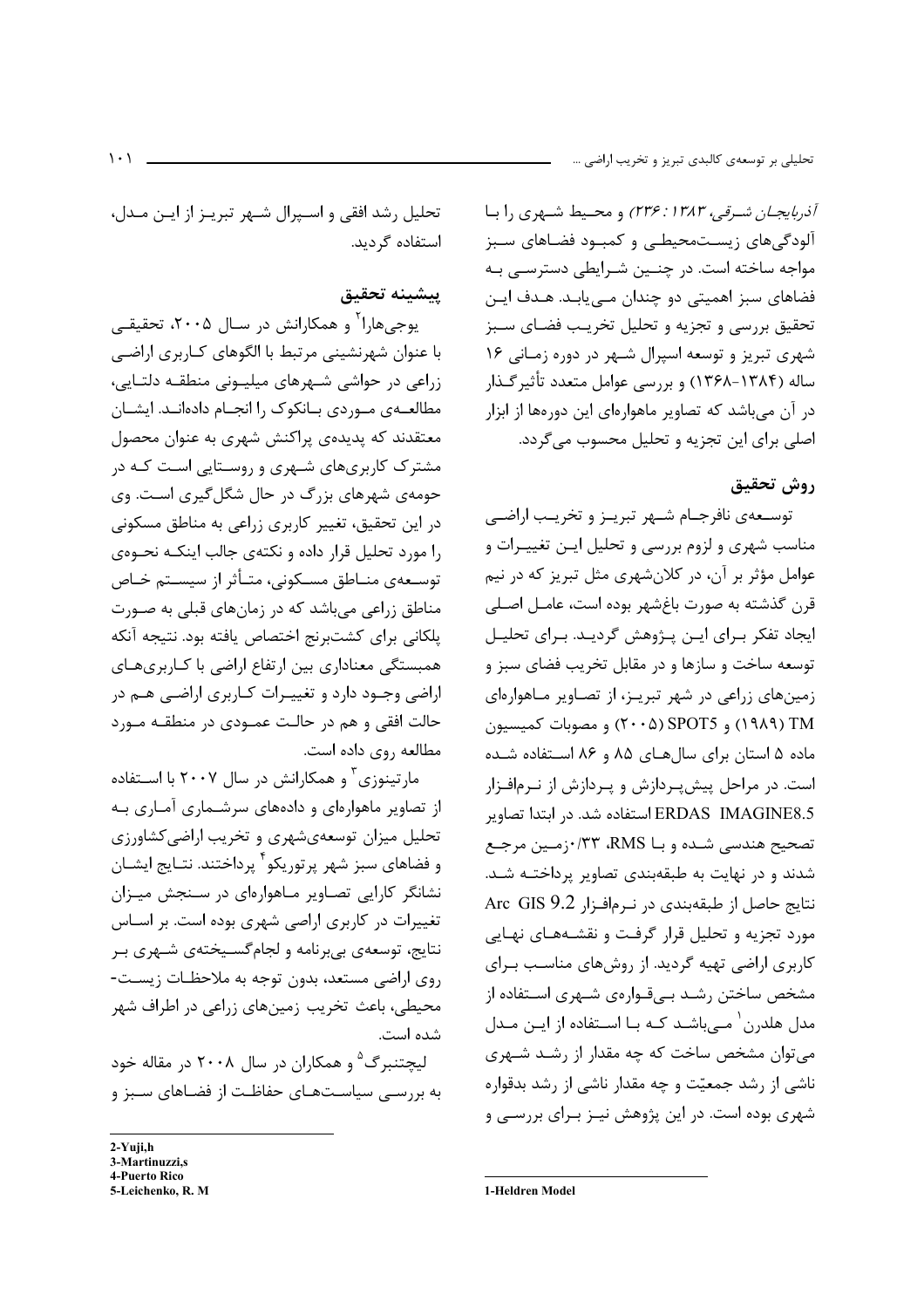خط گسل، شیب، جهت شیب، ساختار زمین شناسے، وضعیت کاربری زمین و تراکم جمعیّت بـا اسـتفاده از روش همیوشــی وزندار در محـیط GIS مــورد بررســی قرا, گرفت.

نتایج مشخص کرد که در توسعه فیزیکی شهر تبریز خطر بیشتر متوجه مناطق مسکونی و در رده بعدی بـه منــاطق تجــاري آســيب خواهــد رســيد. فيضــي;اده و حاجی میررحیمی در سال ۱۳۸۶ تغییرات فضای سبز تبریز را با استفاده از روش شیءگرا مورد بررسـی قــرار دادنـد و توانـايي ايـن مـدل را در تهيـهي نقشـههـاي کاربری و تغییرات کاربری مورد تجزیـه و تحلیـل قـرار دادند.

در پژوهش&ا و مطالعات مذکور عمدتاً کـاربرد GIS و سنجش از دور و روشهای دیگر در تهیهی نقشههای کاربری و میزان تخریب کاربریها و توسـعهی فیزیکـی شهر بررسی گردیده و توانایی مدل به کار برده شده در تحقيق، مورد تحليل قرار گرفته است. در ايـن تحقيـق عـلاوه بـر اسـتفاده از GIS و سـنجش از دور و تجزیـه تحلیــل تصــاویر مــاهوارمای دورهی زمــانی ۱۶ ســاله (۱۳۶۸ تا ۱۳۸۴) و بررسی میزان تغییرات کاربریها و توسعهی کالبدی شهر تبریز بر اساس نتـایج حاصـل از تصاویر ماهوارهای، به تحلیل رشد افقی و اسـپرال شـهر تبریز با استفاده از مدل هلدرن پرداختـه شـده اسـت و عوامل اصلی این توسعه ناهمگون و در نتیجـه تخریـب فضاهای سبز و اراضی کشاورزی شهر نیز مورد بررسبی و تحليل قرار گرفته است.

#### منطقهى مورد مطالعه

شهر تبریز مهمترین مرکز جمعیتی و قطب صنعتی و مهاجريذير واقع در شمالءُرب كشور مے باشـد. ايـن شهر بطـور روزافـزون بـا توسـعهى فيزيكـي و افـزايش جمعیّت مواجه می باشـد. تـراکم جمعیّتـی و توسـعهی انواع خدمات و کاربریهای مختلف در اطراف و بهجای باغها و زمینهای زراعی موجود در داخل بافت، تخریب زمینهای کشاورزی و کارایی این سیاستها در حفظ ایسن منسابع طبیعتی در مادرشتهرهای کشتور چنین پرداختند. نتایج به دست آمـده از تحقیـق نشـانگر آن بوده است که توسعه در زمینهای مستعد کشاورزی عامل اساسی در تخریب این فضاها بوده است که با کلاس بندی میزان بهرهوری کاربریها و ساماندهی برنامهریزی توسعه کالبدی تا حـدودی از تخریـب ایـن نوع فضاها كاسته شده است. كومارجـات ٰ و همكـاران نیز با استفاده از تصاویر ماهوارهای به بررسـی و تحلیـل تخریب فضاهای سبز و اراضی مزروعـی در اجمـر هنـد پرداخته است. ایشـان فـرم توسـعهى شـهرى را علـت اساسی در تخریب این منابع برشـمردند. نتیجـهای کـه به دست آمده نشانگر آنست که رشد شهری و تخریب منابع طبیعی بیش از دو برابر رشد جمعیّت بوده است كه علت اصلي آن نيز توسعه نافرجام شـهر بـه صـورت پراکنده بر روی زمینهای کشاورزی بـه طـور پراکنـده بوده است.

نــانگی یــو<sup>۲</sup> و دوکینگــان<sup>۳</sup> در ســال ۲۰۱۱ در مقالــه خود با عنـوان مـدل سـازی الگوهـای رشـد شـهری بـا استفاده از رگرسیون لجستیک، دگرگونی در تغییـرات کاربری و پوشش زمین را بر اساس تعداد و نوع فعالیت انسانی مؤثر در آن، مورد بررسی قرار دادهاند. محاسـبه و برآورد متغیّرها در محیط GIS انجام گرفت و سـیس از نرمافزار SPSS جهت کشف و ارزیـابی ارتبـاط بـین رشد شـهري و نيروهـا و فاكتورهـاي مـؤثر و فعـال در توسعه ی شهری استفاده گردید. نقشـههـای بـه دسـت آمده از مدل مذکور نشانگر آن است که مدل مذکور در پیشبینی و تخمین رشد شهری در مقیاس استانی عملک و مناسب دارد.محمودزاده در سال ۱۳۸۵ با استفاده از تکنیکهای سیستمهای اطلاعات جغرافیایی و سنجش از دور به بررسی توسعه فیزیکی شـهر تبریـز به طرف گسل تبریز پرداخت. پهنههای خطر بر اسـاس

1-Kumar jat, m 2-Yu, Nong 3-Qingyun, DU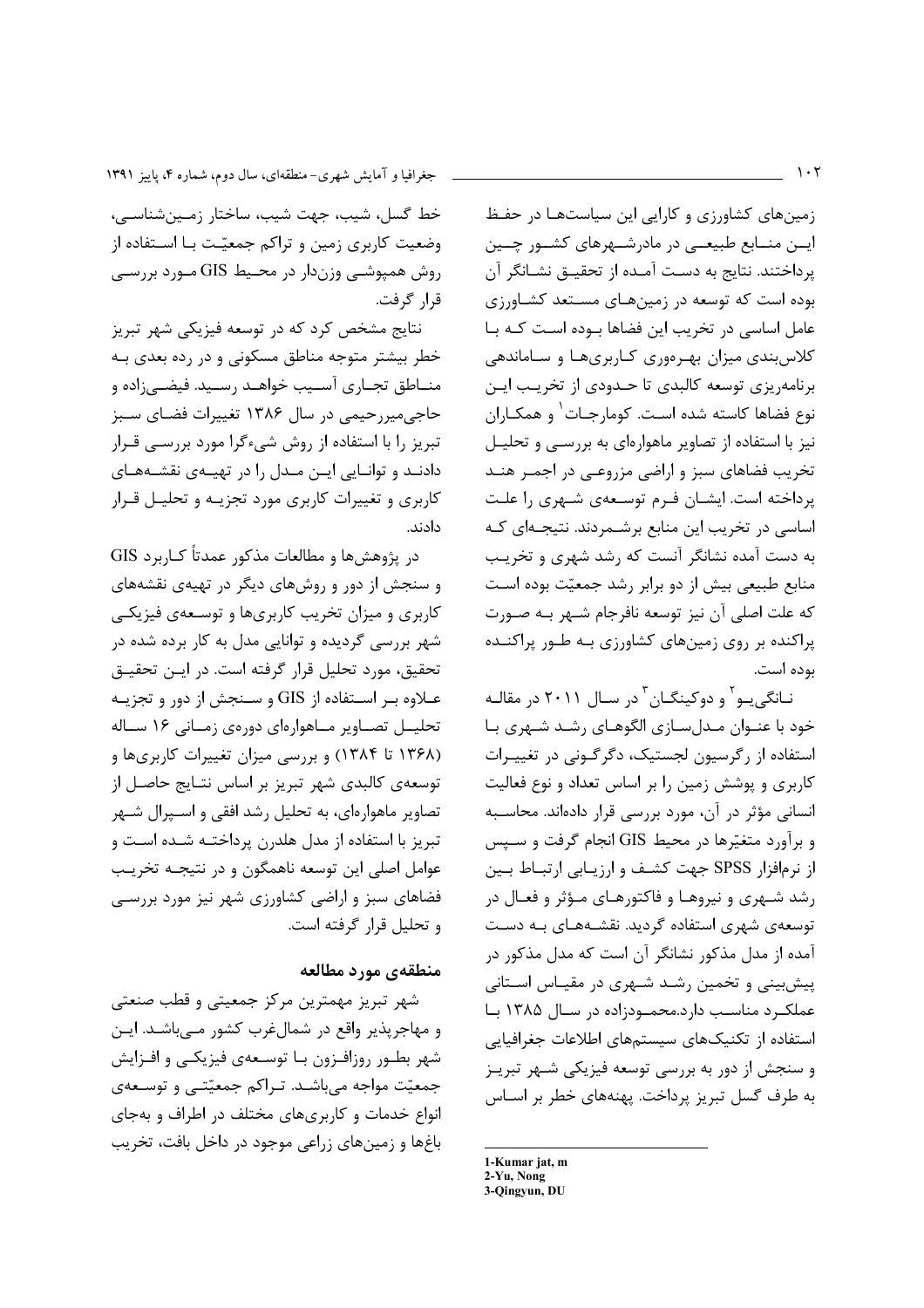تحليلي بر توسعهي كالبدي تبريز و تخريب اراضي ...

این نوع کاربری را در ایـن شـهر در پـی داشـته اسـت (پناھے جلودار، ۱۳۷۹: ۹۲).

بعد از دههی ۴۰ که اکثـر شـهرهای بـزرگ کشـور مرکز راهاندازی مراکز صنعتی شد، شهر تبریز نیز از این قاعده مستثنی نگردیـد و گسـترش مراکـز صـنعتی بـا آلودگی فراوان در این شـهر و دیگـر آلاینــدههـا در آن باعث شده است این شهر به عنوان دومین شـهر آلـوده كشور محسوب گردد *(ســازمان حفاظـت محـيط زيسـت،* ١٣٨٠: ١٣٢). بر اين اساس لزوم توجه به محيط زيست، ایجاد و گسترش فضای سبز را ضرورتی اجتنــابناپــذیر کر ده است.

تبریز که در گذشتهای نهچندان دور، شهری محصور در باغات بوده و یکی از خوش آب و هواترین شـهرهای ایران محسوب می شده است، در ادوار مختلف به عنوان پایتخت انتخاب گردیده است. این شهر در دوران قاجار نيـز بـه دليـل موقعيـت و مطلوبيـتهـاى محيطـى وليعهدنشين ميشود. بـه هـر حـال امـروزه علـيرغـم گذشتهای سرسبز به عنـوان شـهر صـنعتی بـا حـداقل فضای سبز و پارکهای شهری در بین کـلانشـهرهای كشور مطرح است. شـهري كـه بـه علـت محـدوديت عرصههای سبز طبیعی پیرامون آن، نیـاز بیشـتری بـه فضاهای سبز در آن احساس می شود *(سـازمان حفاظـت* محيط زيست استان آذربايجان شرقي، ١٣٧٧: ٨٣).

بررسی فضاهای سبز موجود در شهر تبریز بر اساس اطلاعات مـأخوذه از سـازمان يـاركـهـا و فضـاي سـبز شهری نشانگر آن است کـه سـرانه فضـای سـبز شـهر تبریز، معادل ٢.۶ متر مربع بوده کـه ایـن سـرانه نیـز توزیع و پراکنش نامناسبی داشته است (سازمان پارکها و فضای سبز شهر تبریز، ۱۳۸۴). منطقـه ۲ تبریـز بـه علت وجود یارک بزرگ ائل گلی و منطقه چهار و ۹ بـه دلیـل وجـود پـارک بـزرگ تبریـز وضـعیت مسـاعدی داشتهاند و دیگر قسمتهای شهر مخصوصاً قسمتهای مرکزی شهر از وضعیت نامساعدی برخوردار میباشند.

نتايج و بحث

در سالهای اخیر در کشور ما و در شهر تبریز آنچه بـيش از هــر چيــز در بخــش مــديريت فضــاى ســبز شهرداریها مطرح بوده، ایجاد فضـاهای سـبز جدیـد و توسعه آنها بوده است. این در حالی است کـه "حفـظ و نگهـداري" فضـاها و گونـههـاي گيـاهي، كـه در واقـع پتانسیل فضای سبز شهری مـا را تشـكیل مـیدهـد، مـــ توانــد از شــتاب توســعه و خلــق فضــاهاى جديــد جلوگیری نماید.

کمبود یا کهای مختلـف شـهری از همسـایگی تـا شهری، عدم توسعه فضاهای سبز شـهری و مـدیریت بسیار ضعیف و نـاتوان شـهرداری در سـالیان اخیـر و بي توجهي نسبي و يـا كـمتـوجهي بـه حفـظ و توسـعه فضای سبز و همچنین عدم همراهی و مسـاعدت دیگـر دستگاههای متولی امر در نگهداری، بهرهبرداری توسعه فضاهای سبز و پوشش گیاهی و ناکارامدی برنامـههـا و پروژههای تعریف شده در مقوله فضاهای سبز و پوشش گیاهی شهر تبریز، همگی گواه بـر ایـن مدعاسـت کـه فقدان مـديريت كارآمـد بـر تشـكيلات شـهرى تبريـز، ضعف و كاستى ها را به تمامى ابعاد جامعه و برنامههاى عمراني منتقل خواهد نمود.

نتايج به دست آمـده از دو دوره تصـاوير مـاهوارهاي نیز مؤید این مطالب بوده و تغییرات شگرف کاربریها را در شهر تبریز نشان مهدهد. در ۱۶ سـال اخـتلاف تصاویر، نواحی ساخته شـده در تبریـز بـه میـزان ۱۰۷ درصد افزایش یافتـه و از ۴۵۴۱.۴۶ هکتـار در سـال ۱۳۶۸ به ۹۴۰۱.۶۷۷ در سال ۸۴ افزایش یافته است. این در حالی است که جمعیّت ۱۰۳۸۸۶۳ نفـری شـهر تبریز در سال ۱۳۶۸ به ۱۳۹۰۸۵۱ نفر در سال ۱۳۸۴ افزایش یافته است که با ۳۵۱۹۸۸ نفر افزایش جمعیّت در طيّ ١۶ سال، نـرخ تغييـرات جمعيّت كمتـر از ٣۴ درصد بوده است. با این توسعه به برنامه بهش از ٢٠ درصد از فضای سبز شهر در مقابل این ساخت و سازها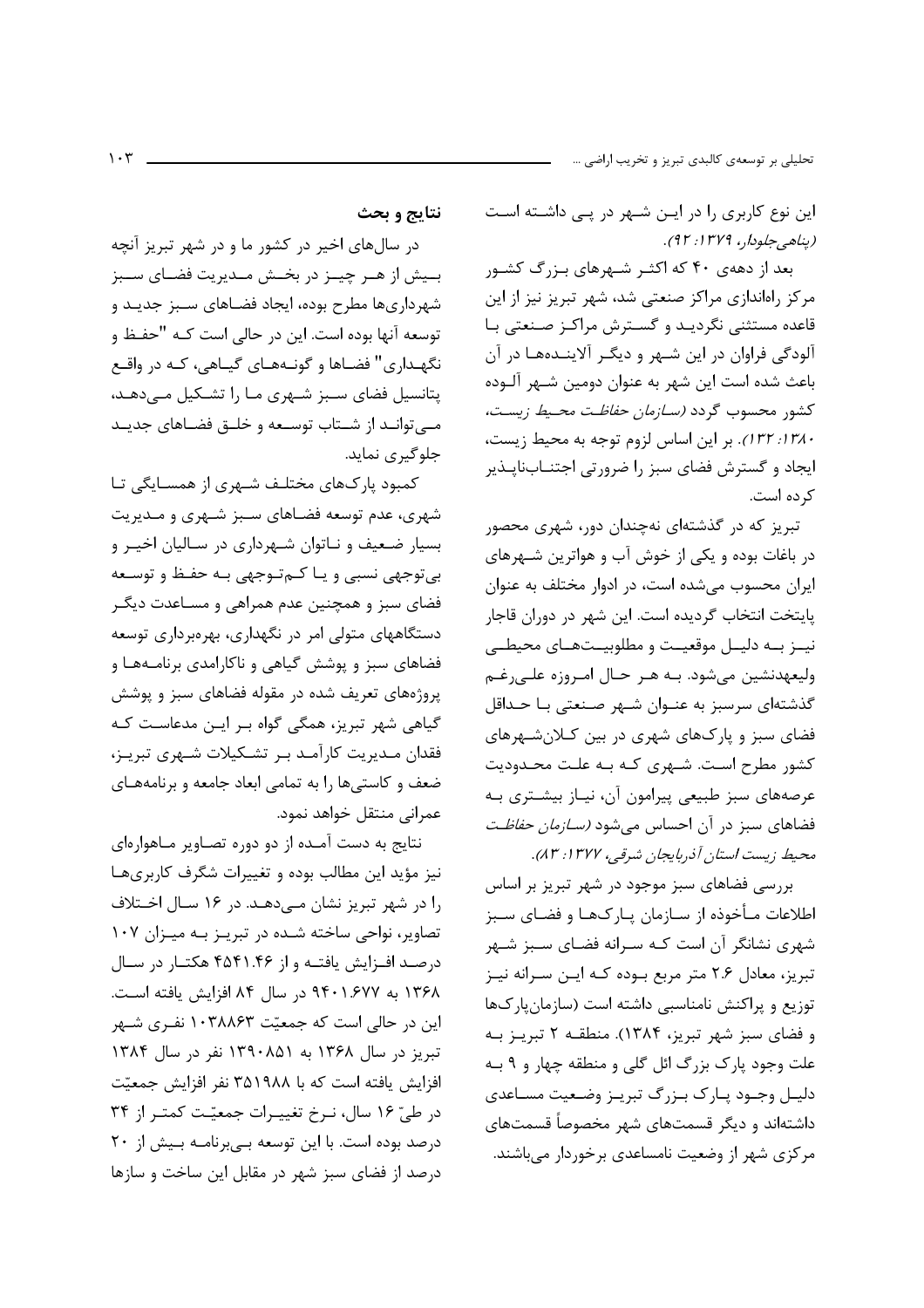نتايج به دست آمده از مدل هلدرن نشانگر توسعه افقى و اسپرال شهر تبریز بوده است بطوری که با اسـتفاده از نتایج به دست آمده از دو دوره از تصاویر مـاهوارهای و با تکیه بر میزان تغییرات در ساخت و سازها، ۶۰ درصد از توسعهی شهر تبریز ناشی از رشد بـدقواره و افقـی شهر تبریز بوده است و فقط ۴۰ درصد آن مربوط بـه رشد جمعیّت در دورهی ۱۶ ساله بوده است.

از بین رفته است و از ۵۴۷۵.۶۵ هکتار بـه ۴۳۷۳.۹۶ هکتار کاهش یافته است. به همین منـوال زمـینهـای زراعی نیز با ۲۴ درصد کاهش، از ۱۵۳۶۲.۱۸ هکتار به ١١۶٠٣.۶۵۳ هكتار رسيده است. بدين ترتيب بـيش از ۱۱۰۰ هکتار از فضاهای سبز شـهری و بـیش از ۳۷۰۰ هکتار از اراضی کشاورزی و بایر در مـدت ۱۶ سـال بـه زیرساخت و ساز رفته است. بنابراین سالانه نزدیک ۶۹ هکتار از فضای سبز و بیش از ۲۳۴ هکتار از زمینهای زراعي تخريب شده است *(جـدول شـماره ۱). همچنـين* 

| جناون ۱ . تعییرات تازیری اراضی سهر تبریز با استعاده از تصاویر شاهواردای |                             |                   |               |                  |       |  |  |  |
|-------------------------------------------------------------------------|-----------------------------|-------------------|---------------|------------------|-------|--|--|--|
| نرخ تغييرات                                                             | مقدار تغييرات               | مساحت در سال      | مساحت در سال  | كاربرى           | كلاس  |  |  |  |
|                                                                         |                             | ۱۳۸۴ به هکتار     | ۱۳۶۸ به هکتار |                  | تصوير |  |  |  |
| 1.1.7                                                                   | $Y \wedge Y \cdot Y \vee Y$ | 95.1.50V          | ۴۵۴۱.۴۶       | نواحي ساخته شده  |       |  |  |  |
| $1911.7 -$                                                              | $-11.99$                    | $f$ r $V$ r. $95$ | 5875.85       | فضای سبز و باغات | ٢     |  |  |  |
| $-55.1191$                                                              | $-4000.084$                 | ۱۱۶۰۳.۶۵۳         | 15867.18      | زمینهای زراعی    | ٣     |  |  |  |
|                                                                         |                             | ۲۵۳۷۹.۲۹          | ۲۵۳۷۹.۲۹      | مجموع            |       |  |  |  |

|  |  |  |  | جدول ۱ : تغییرات کاربری اراضی شهر تبریز با استفاده از تصاویر ماهوارهای |  |  |  |  |  |  |  |  |  |  |  |  |
|--|--|--|--|------------------------------------------------------------------------|--|--|--|--|--|--|--|--|--|--|--|--|
|--|--|--|--|------------------------------------------------------------------------|--|--|--|--|--|--|--|--|--|--|--|--|

.<br>مأخذ : نگارنده با استفاده از تصویر ماهوارهای TM (۱۹۸۹) و 2005/ 2005).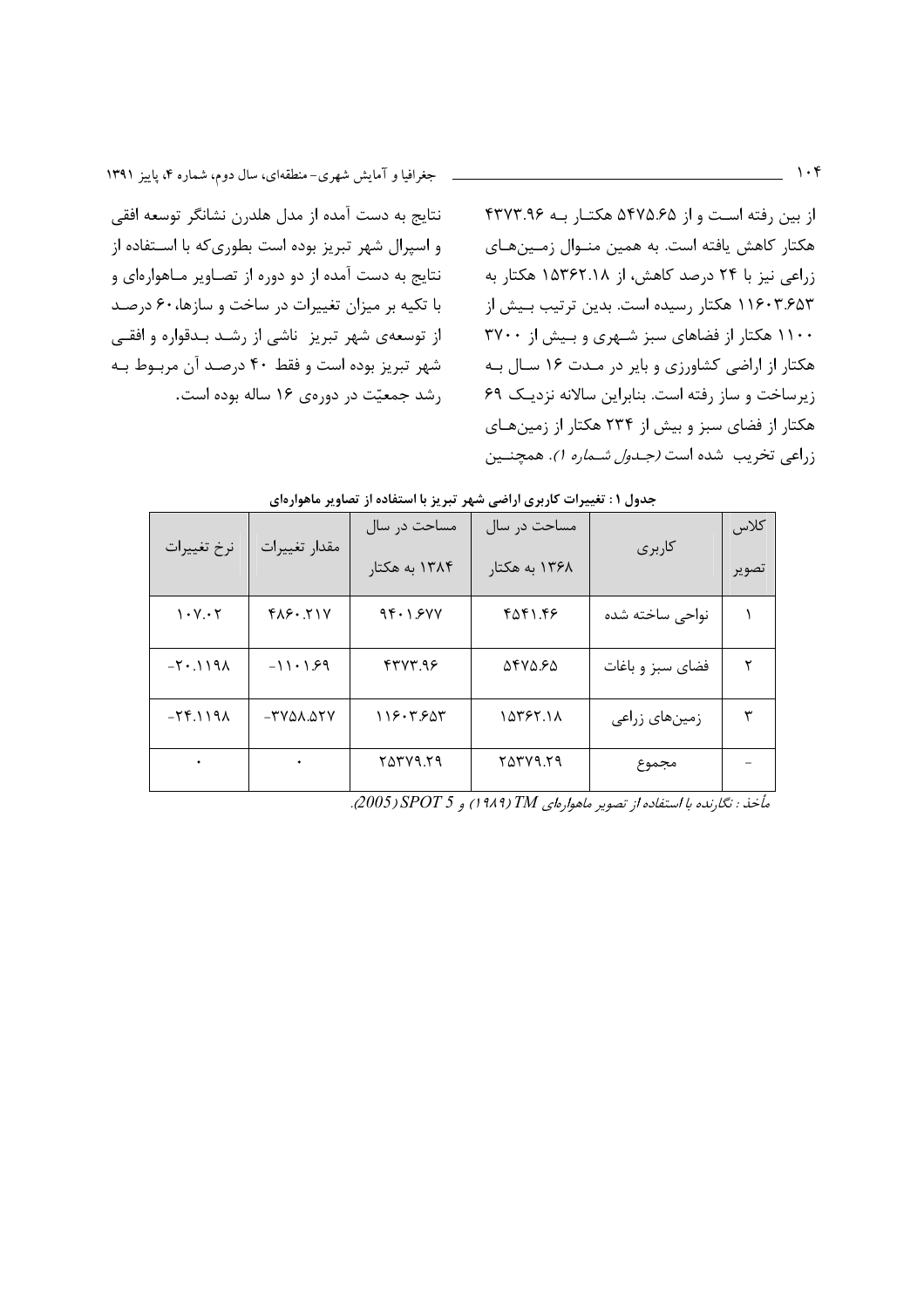

شکل ۲: کاربری اراضی شهر تبریز منتج از تصویر ماهوارهای SPOT 5 (2005) مأخذ: نوپسندگان

تبریز در خصوص جهات توسعه شهر، هـدایت نادرسـت گسترش شهری و عـدم وجـود ضـوابط بـرای حفاظـت فضاهای شهری از طرف مدیران شهری، در مقابل ایــن

و سازها و تخریب فضای سـبز و اراضـی کشـاورزی را نشان میدهد. همانطور که پیداست بیشترین تخریبها در قسمت شرقی شهر تبریز صـورت گرفتـه اسـت کـه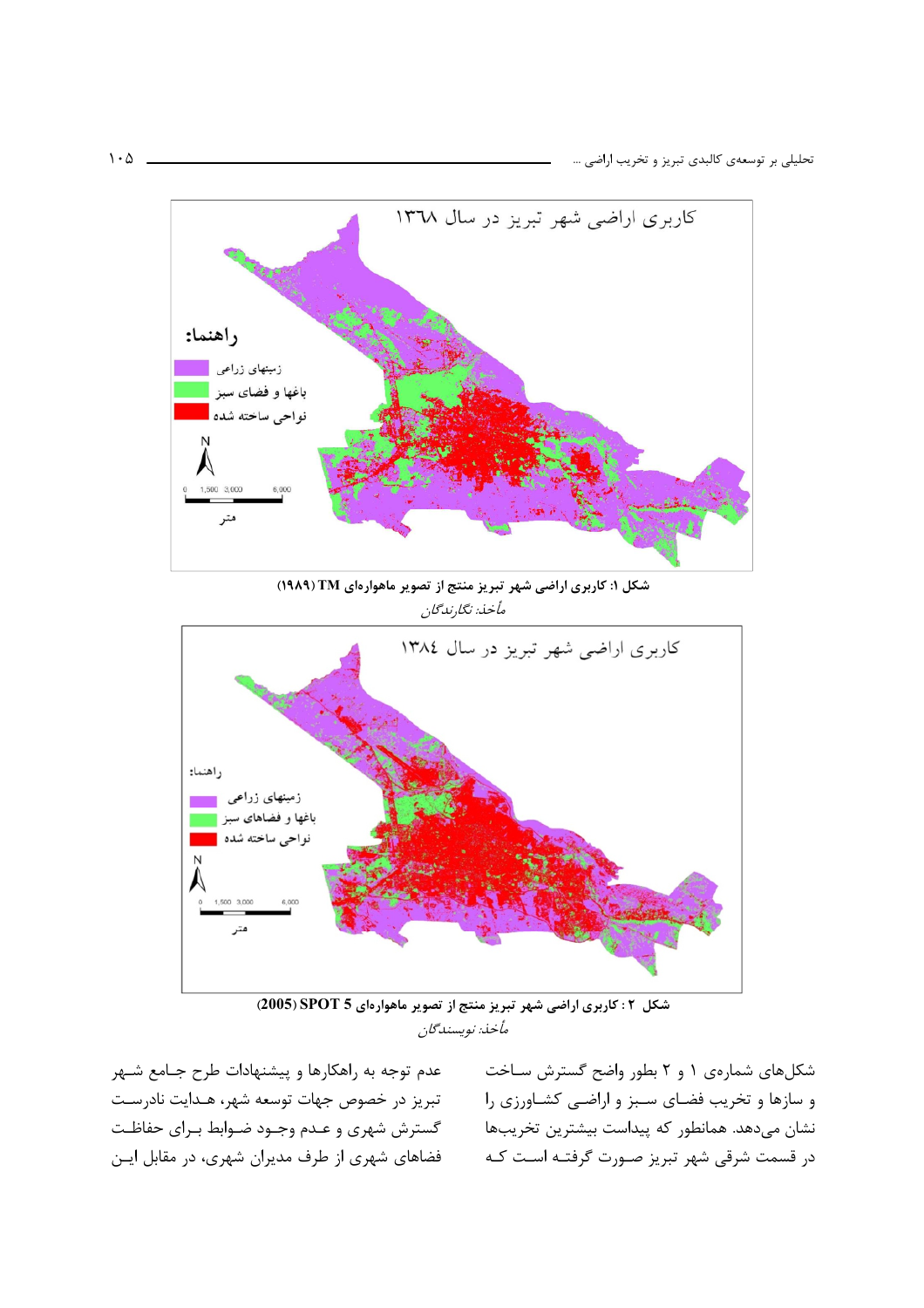ظرفيت جمعيّتيذيري است. سمت غرب توسط صنايع بزرگ اشغال شده و به دلیـل وزش بادهـای غالـب بـه هيچ وجه قابليت توسـعه و اسـتقرار جمعيّـت را نـدارد. سمت شمال غربی، شـمال جـاده تبریـز- صـوفیان بـه دلیل دارا بودن اراضی با شیب مناسب و رو بـه آفتـاب اصلیترین و طبیعیترین امکان برای توسعهی تبریـز است، معهذا در مورد استفاده از اراضـی شـمال غربـی چند نکته حائز اهمیت است. اول آنکه بـه دلیـل عبـور ارتباطـات اصـلى زمـين كشـورى و ترانزيـت از ايـن قسمتها، لازم است به ظرفیت بالای آن برای استقرار یک بارانداز ملی توجه داشت. همچنین نزدیکی نسـبی آن بـا كارخانجـات بـزرگ، امكـان اسـتقرار واحـدهاى تولیدی غیر آلوده را فراهم مے سازد کـه بخـشهـای جنــوب جــاده تبريــز- صــوفيان را مــىتــوان بــه آنهــا اختصاص داد. دوم آنکه بـه دلیـل عبـور گسـل بـزرگ شمال تبريـز از ايـن اراضـي لازم اسـت تمهيـدات لازم برای اعمـال حـریم مناسـب و رعایـت آیـیننامـههـای ساختمانی با بالاترین استاندارد اندیشیده شـود و سـوم آنکـه بـه دليـل وجـود فرودگـاه تبريـز ضروريسـت تـا حریمهای لازم بـرای جلـوگیری از انتقـال آلـودگی و خطرات احتمالي استقرار اجتنـابناپـذير آن تعيـين و حفـظ گـردد. سـمت جنـوبشـرقي، اراضـي بالنسـبه مسطح حـد فاصـل تبريـز تـا باسـمنج از جملـه ديگـر امکانات توسعه تبریز است. در بخشـی از ایـن اراضـی باغات سرسبزی وجود دارد که از هماکنون برای حفـظ آنها ميبايست اقدام نمـود. توسـعه در ايـن بخـش، بـه همراه بخش شمال غربي كه فوقاً اشاره شد، در مجموع توسعه آتی تبریز را بر راستای توسعه تاریخی آن -جاده ابریشم - کـه همـواره یکـی از محورهـای اصـلی توسعەي كالبدى شهر بودە است منطبـق،مـى گردانـد (مهندسین مشاور عرصه، ۱۳۷۴: ۱۳۲). ب خلاف این ييش بيني، توسعه به طرف شرق و شــمال شــرقي و بـر روی باغات و زمینهای کشاورزی و همچنین در محل پیش بینی شـده بـرای اسـتقرار خـدمات کـلانشـهری صورت گرفته است که هم باعث تخریب اراضے، زراعے،

توسعهی نافرجام نتیجهای جز تخریب محیط بکر و بـه خطر افتادن تعادل اکولوژیکی را در بر نداشته است. عوامل اصلی ایـن تغییـرات شـگرف را مـیتـوان در دو مورد خلاصه کړد: الف : عدم توجه به راهكارهـا و پیشـنهادات طـرحهـای جامع تبریز در توسعهی فضایی؛ ب: سیستم مدیریتی نامناسب شهری و دخالت ارگانها و مقامات استانی در توسعهی شهری.

## – عدم توجه به راهکارها و پیشنهادات طرح جامع

جهت توسعهي فضايي مناسب در طـرح جـامع اول تبريز به طرف جنوب و در طـرح جـامع دوم بـه طـرف شمال غربی و قسمتهایی از جنوب شـرقی، پیشـنهاد گردیده بود که برخلاف آنها، جهت شرق بـرای توسـعه انتخاب گرديده است. طرح جـامع دوم تبريـز در سـال ۱۳۷۴ که توسط مهندسین مشاور عرصه تهیه گردیـد، با بررسی عوامل مختلف توپوگرافیکی، اقلیمی، تاریخی، اقتصـادی، زیسـتمحیطـی و… جهـات مختلـف بـرای توسعه فضایی در تبریز را مورد تجزیه و تحلیل قرار داد که بطور مختصر در زیر به آنها اشاره میشود:

سمت شمال شهر توسط ارتفاعـات پرشـيب احاطـه شده و در حال حاضر بخشی از دامنهی ایـن ارتفاعـات که خود دارای شیب قابل ملاحظـهای هسـتند توسـط حاشیهنشینان اشغال شده است. این بخش از شــهر نــه تنها فاقد قابليت توسعه است، بلكه بخشــى از جمعيّـت آن در صـورت انجــام عملیــات بهســازی و نوســازی بافتهای فرسوده جابجا خواهند شد.

سمت شرق ظرفیت بسیار محدودی بـرای توسـعه، آنهم استقرار کارکردهای کلان شهری و مراکز اشتغال در طول محور تبریز- بستانآباد- اهـر دارد. پیچیـدگی تويوگرافيک سبب مي شود کـه ايــن ســمت از شــهر در ملاحظات توسعه و جمعيّت فاقـد نقـش تعيـين كننـده باشد. سمت جنــوب عمــدتاً توسـط دامنــهى ارتفاعــات محدود میشود و بهدلیل منفی بودن شـیب اراضـی و مغايرت جدي آن با ضرورتهـاي اقليمـي تمامـاً فاقـد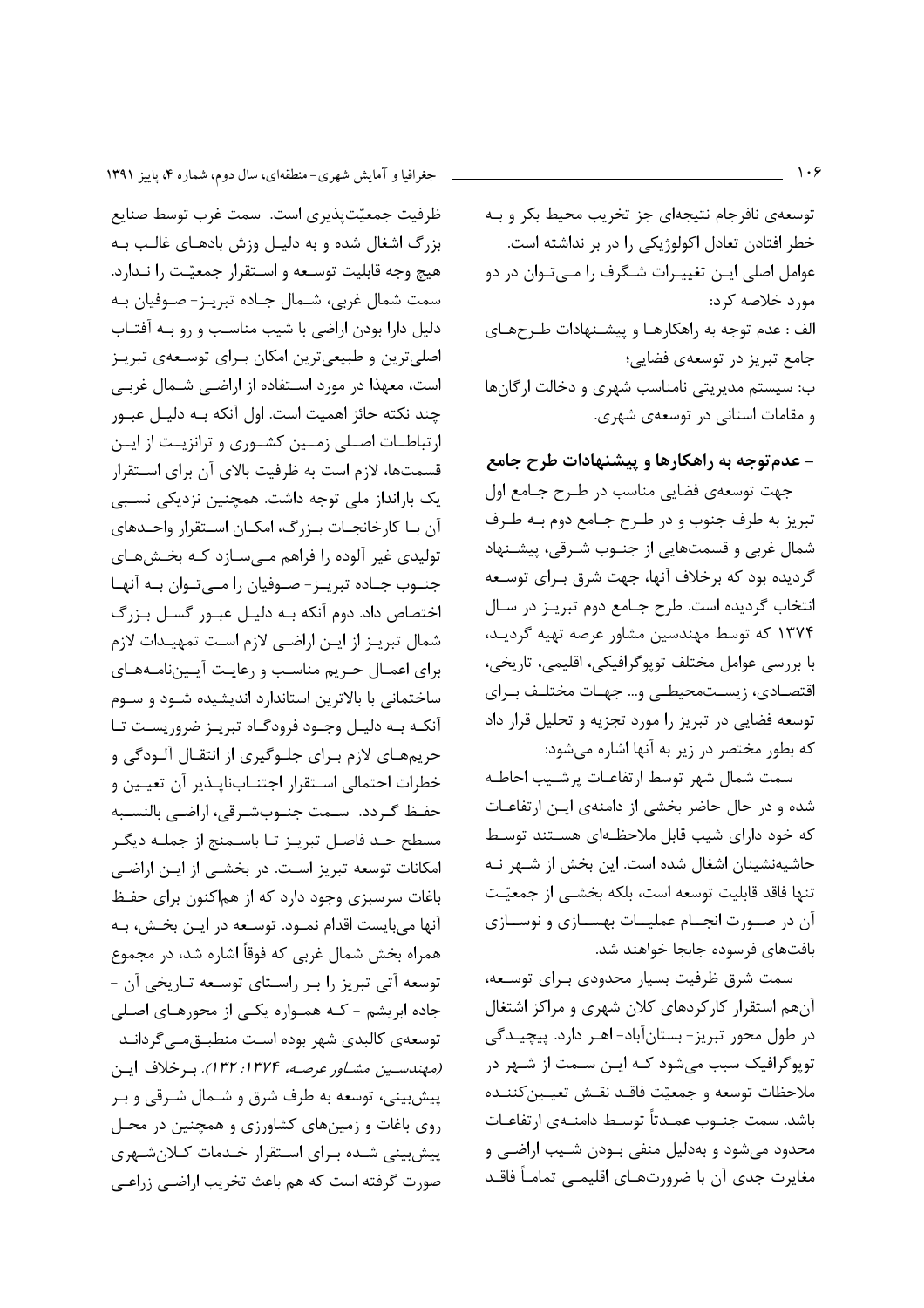و باغات شده و هم کمبود خدمات کلان شهری را به بار آورده است. نظریات مختلفی مبنی بر نامناسب بودن جهـت توسـعهي غربـي، از طـرف مـديران شـهري و کارشناسان مطرح گردید کـه وجـود کارخانـه سـیمان صوفیان و خط گسل در این قسـمت از شـهر از دلایـل اصلی مـدیران و مقامـات اسـتان آذربایجـان شـرقی در عدم توسعهي شهر به اين جهت بوده است. شايان ذكـر است جهت غالب باد در تبریز شـرق بـه غـرب بـوده و همچنین با ایجاد حـریم حفـاظتی سـبز (درختکـاری) می توان تا حد زیادی مشکل آلودگی ناشـبی از سـیمان صوفیان را حل و فصل کرد. با رعایت حریم گسل مشکل آنچنانی برای توسعهی شـهر در ایـن قسـمت از شهر وجود نداشت در حالی که امروزه شهرک باغمیشه با بارگذاری سنگین بر روی گسل تبریز و در زمینهای كشاورزي وباغات توسعه يافته است.

# - سیستممدیریتی نامناسب شهری و دخالت ارگانها و مقامات استانی در توسعهی شهری

در طول تاریخ، توسعه و گسترش سـکونتگاهها بـه سـوى منـابع آب و كشـاورزى صـورت گرفتــه اســت. گسترش شهر تبریز در دهههای اخیر نیز از این قاعـده مستثنی نبوده و سیسـتم ناکارامـد مـدیریتی در شـهر تبریز، با این نگرش همراهی کرده و باعث تخریب اراضی کشاورزی و باغات گردیده است. دخالت مقامات اسـتانی در توسـعهی شـهری و ایجـاد شـهرکـهـای مسکونی در منطقهی خدماتی شهر (شرق) نهتنها باعث کمبود خدمات منطقهای و شـهری شـده اسـت، بلکـه باعث تخریب زمینهای زراعی و باغات موجود در مسیر توسعه شهرکها گردیده است. در طـرح جـامع شـهر تبريز، منطقه ٨ شهر، محل احداث و توسعه خـدمات کلان شـهری پـیش بینـی شـده بـود کـه بـا توسـعهی شهر کهای مسکونی در ایـن قسـمت از شـهر توسـط مقامات استانی، شهر تبریز از لحاظ خـدمات شـهری و کلان شهری در سطح نازلی قرار گرفتـه اسـت و بیشـتر

اراضی مناسب کشاورزی و فضای سبز و باغـات در ایــن منطقه به کاربریهای سودآور تغییریافته است.

بدین ترتیب برخلاف پیشبینیهای هـر دو طـرح جامع، گسترش فضایی شـهر تبریـز بـه طـرف شـرق و شمالشرق صورت گرفته کـه در مسـير توسـعه، باعـث تخریب باغها و زمینهای مستعد کشاورزی گردیده که تهديــدى بــر توســعهى پايــدار شــهر بــوده و تعــادل اکولوژیکی را در شهر تبریز به مخاطره انداخته است.

مصوبات كميسيون ماده ۵ از ديگر عوامـل تخريب فضاهای سبز شهرها میباشد. شهرداریهـا بـا دریافـت درصدی از ارزش روز عرصه از مالک، تغییـرات کـاربری از فضای سبز به کاربریهای سودآور همچون مسـکونی و تجاری را به کمسیون مـاده ۵ ارجـاع مـی دهنــد کــه اکثراً به تصويب اين کميسيون مي٫سد. جـدول شــما٫ه ٢ ميـزان تغييـرات فضـاي سـبز براسـاس مصـوبات کمیسیون ماده ۵ را در سالهای ۱۳۸۵ و ۱۳۸۶ نشان می دهد. همانطور که مشخص است، بیش از ۵۶ هکتـار از کاربری فضای سبز در دو سال گذشته به کاربریهای ديگر تغيير بافته است.

جدول ٢: ميزان تغييرات فضاي سبز براساس مصوبات كميسيون ماده ۵، در سالهای ۱۳۸۵ و ۱۳۸۶

| مساحت به مترمربع | كاربري تغيير يافته | كاربرى اوليه |  |  |  |  |  |
|------------------|--------------------|--------------|--|--|--|--|--|
| ٣٠٠٠             | معبر               | فضاى سبز     |  |  |  |  |  |
| ۱۱۹۸۹۵           | مسكونى             | فضاي سبز     |  |  |  |  |  |
| (1.1)            | تجاری- خدماتی      | فضاى سبز     |  |  |  |  |  |
| ۶۴۰۷۶            | تأسيساتوتجهيزات    | فضاي سبز     |  |  |  |  |  |
|                  | ورزشى              | فضاى سبز     |  |  |  |  |  |
| ۱۶۱۷             | آموزشي             | فضاي سبز     |  |  |  |  |  |
| ۳۵۴۱۲۲           | بهداشتی- درمانی    | فضاي سبز     |  |  |  |  |  |
| 9.91             | اداری              | فضاي سبز     |  |  |  |  |  |
| ۵۶۳۸۸۲           | جمع کل             |              |  |  |  |  |  |

مأخذ: نگارنده با استفاده از مصوبات کمیسیون ماده ۵ شهر تبریز

#### نتيجه گيري

گسترش نافرجام سـاخت و سـازها در شـهر تبريـز باعث تخریـب فضـاهای سـبز و زمـینهـای زراعـی در دهههای اخیر گردیده است. بطـوری کـه ۲۰ درصـد از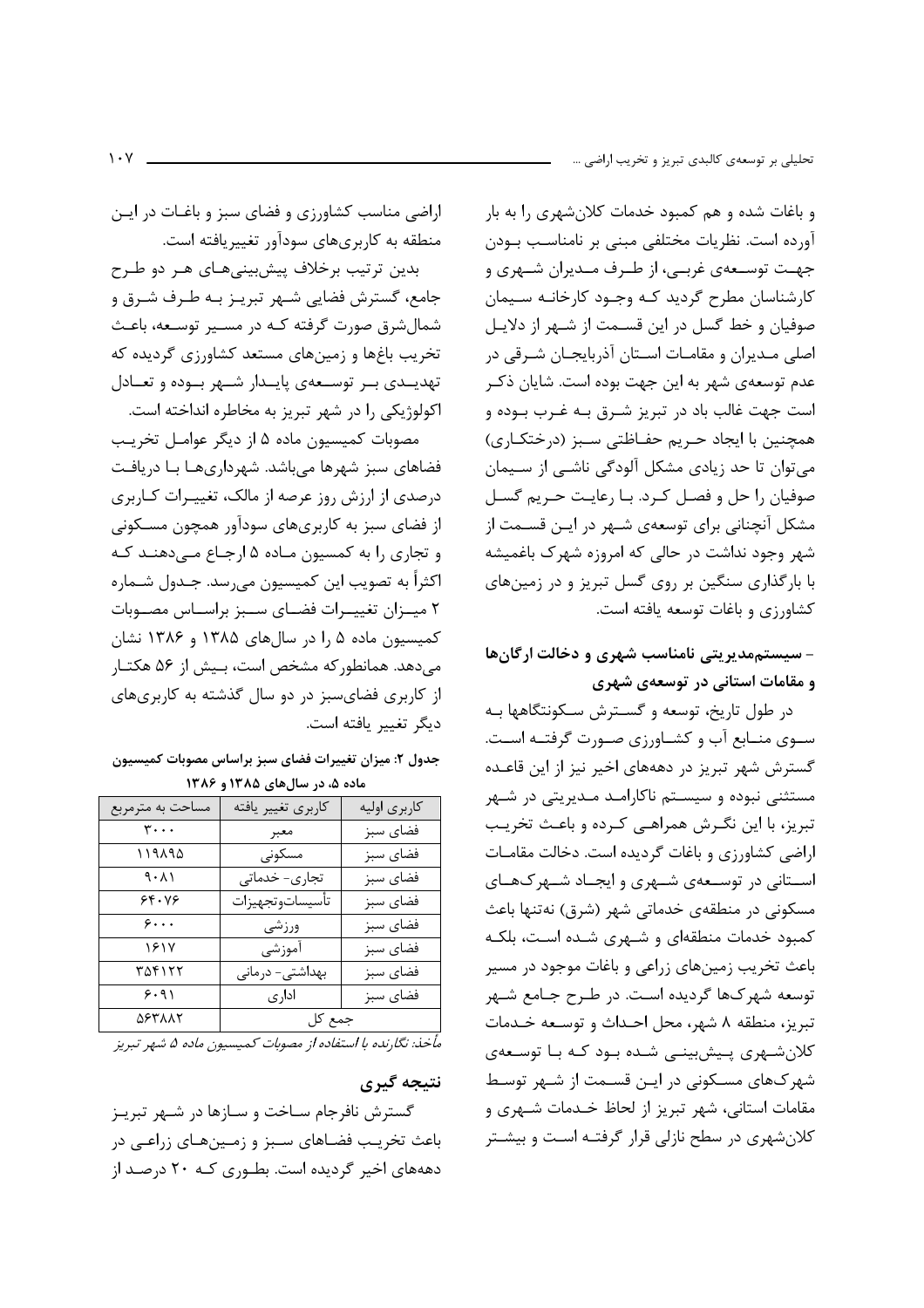سطح فضای سبز و ۲۴ درصد از سطح زمین های زراعی تخریب شده است. این گسترش از دو جهت بـه محدود شدن و کاهش دسترسی به فضای سبز در شهر تبریز انجامیده است. از یکسو تبدیل اراضی کشاورزی و باغات در پیرامون شهر موجب به حداقل رسیدن توان اکولوژیکی محیط شهری شده و از سـوی دیگـر تغییـر كاربري باغات داخل شهر و اراضي اختصـاص يافتــه بــه فضای سبز به کاربریهـای سـودآور، تـوان اجتمـاعی-روانی فضای شهری را روز بروز محـدودتر کـرده اسـت. عدم رعایت راهکارهای طرح جـامع شـهری و مـدیریت ناکارآمد شهری در هـدایت توسـعه شـهری از عوامـل اصلي در توسعهي نامتوازن و تخريب طبيعت سبز شهر تبریز بوده است. بـا وجــود پیشــنهاد توســعه شــهر در قسـمت شـمالغربـي شـهر در طـرح جـامع، مـديريت نامناسب، موجب توسعهی شهر در باغات و زمینهای زراعی در قسمت شـرق، شـمالشـرق شـده اسـت کـه نتیجهای جز تخریب فضاهای سبز و زمینهای زراعبی را در یی نداشته است. گسترش شهر کهای مـرزداران، مصلی، نصر ۱ و ۲، خاوران و… در قسمت شـرق تبریـز موجــب تخريــب مقــدار زيــادى از فضــاهاى ســبز و زمینهای زراعی در سـالهـای آتـی خواهـد شـد کـه مشکل را دو چندان خواهد کرد. بنابراین برای نیـل بـه توسعه ی پایدار شهری در تبریز و بهبود شرایط زیست-محيطي آن، ايجاد آهنگ تعديل و هـمگرايـي و خلـق طبیعتی بکر، می بایست نه تنهـا از گســترش سـاخت و سازها در فضاهای سبز شـهری جلـوگیری کـرد، بلکـه ایجاد و راهاندازی فضای سبز و پـارکهـای مناسـب در قسمتهای مختلـف شـهر و احیـاء باغـات مخروبـه در الویت برنامههای سازمانهـای محلـی، شـهرداریهـا و دیگر ارگانهای مربوطه قـرار گیـرد. نتـایج نشـانگر آن است که تصاویر مـاهوارهای بـه عنـوان منبـع مناسـب جهت ارزیابی میزان تغییرات توسعه و تخریب اراضبی بوده و میزان تغییرات کاربری اراضی شهری را میتوان با استفاده از تصاویر ماهوارهای برای دورههـای مختلـف تعیین کرد. با استفاده از مدل هلدرن میتوان میزان

جغرافیا و آمایش شهری-منطقهای، سال دوم، شماره ۴، پاییز ۱۳۹۱

رشد کالبدی شهر بر اساس جمعیّت و رشد ناهمگون و اسپرال مشخص کرد که نتایج بـه دسـت آمـده از ایـن مدل برای شهر تبریز نشانگر رشد بدقواره و افقی بـوده است. بر اساس مصوبات کمیسیون ماده ۵ شـهر تبریـز برای سالهای ۸۵ و ۸۶، بیش از ۵۶ هکتار از فضاهای سبز تبریز به کاربری دیگری تبدیل شده است کـه بـا تداوم ايـن وضـعيت و عـدم وجـود سيسـتم مـديريتي مناسب جهت حفظ این کـاربری، توسـعه پایـدار شـهر تبریز با خطر جدی مواجه خواهد شد.

## منابع و مآخذ

- ١- اداره كــل محــيط زيســت اســتان آذربايجــان شــرقى (۱۳۷۵). طرح مطالعه و بررسی منـابع آلـودهکننـده هوای شهر تبریز. پروژه ۱ و ۲.
- ٢- اداره كــل محــيط زيســت اســتان آذربايجــان شــرقى (١٣٨٠). گزارش نهايي فاز صفر مطالعاتي طرح جـامع كاهش آلودگي هواي شهر تبريز.
- ٣- اداره كـل حفاظـت محـيط زيسـت اسـتان آذر بايجـان شرقي (١٣٨٣). آلودگي هواي شهر تبريـز، چـالشهـا و , اهکا, ها.
- ۴- پنساهی جلسودار، قربسان (۱۳۷۹). تحلیلسی بسر رونسد شهرنشینی در مادرشهرهای ایـران، مـورد نمونـه شـهر تبریـز، رسـاله کارشناسـی ارشـد. اسـتادراهنما دکتـر حسین;ادهدلیر. دانشگاه تبریز. گروه جغرافیـا و برنامــه-ریزی شهری.
- ۵– پورمحمدی، محمدرضا؛ رسول قربـانی (۱۳۸۱). شـيوه-های حفاظت از باغها و اراضی کشـاورزی و آثـار آن بـر تراکم شـهری در ايـران، دو فصـلنامه علمـی پژوهشـی معماری- شهرسازی صفه. سال چهاردهم. شماره ۳۸.
- ۶- حســین;ادهدلیر،کــریم (۱۳۷۵).فضــای سبزشــهری-منطقـهاي، نشـريه دانشـكده ادبيـات و علـوم انسـاني. دانشگاه تبریز. شماره مسلسل ۱۵۸ و ۱۵۹.
- ٧- , حيمي، اكبر (١٣٨۵). تحليل آلودگيهاي هوايي ناشي از مکانیابی نامناسب مراکز صنعتی در شهر تبریز با استفاده از شبکههای عصبی مصنوعی، استاد راهنما